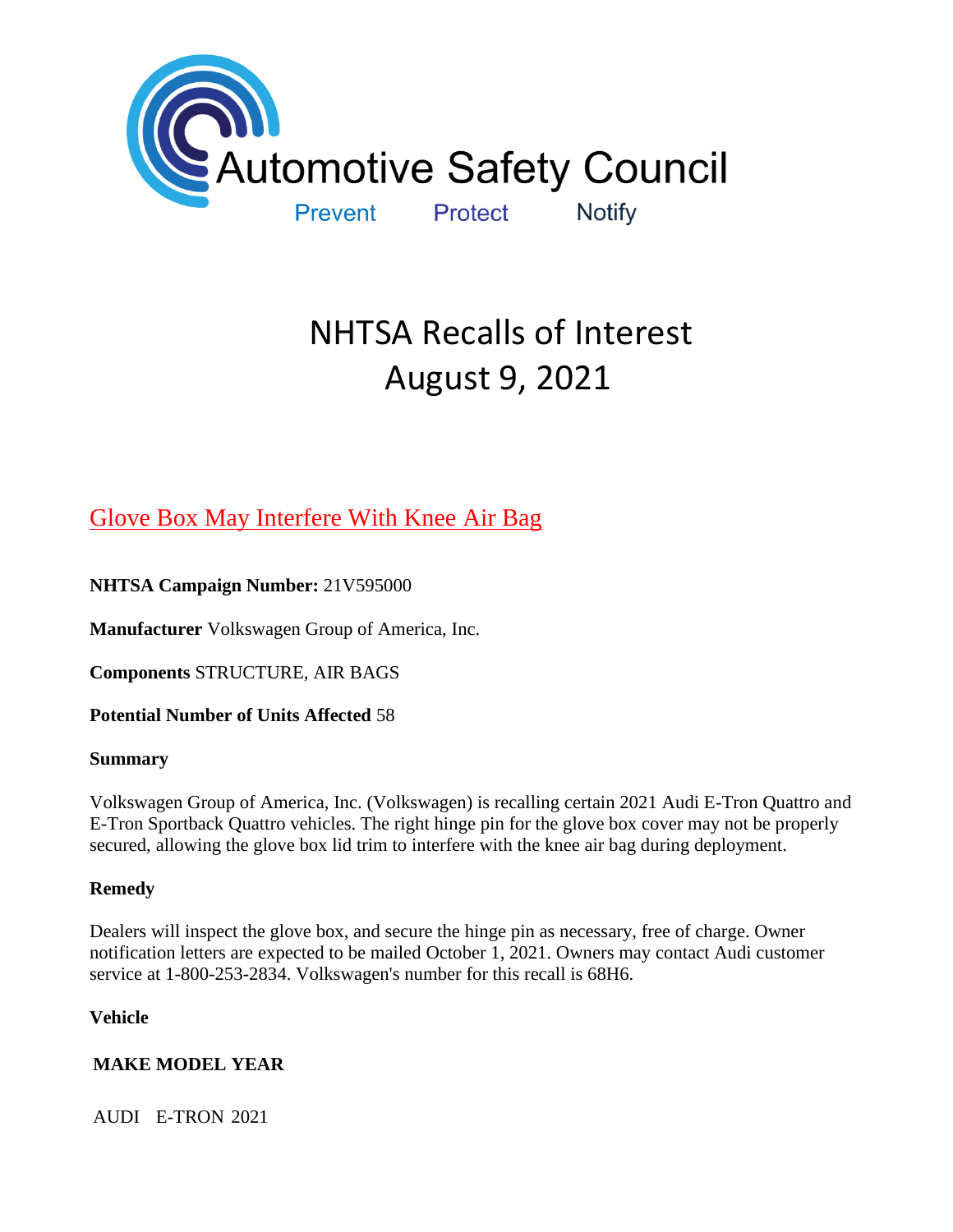# [Seat Belt Locking Retractor Malfunction/FMVSS 208](https://www.nhtsa.gov/recalls?nhtsaId=21V483#recalls630)

# **NHTSA Campaign Number:** 21V483000

**Manufacturer** Mercedes-Benz USA, LLC

**Components** SEAT BELTS

**Potential Number of Units Affected** 4,917

### **Summary**

Mercedes-Benz, LLC (MBUSA) is recalling certain 2021 G550, AMG G63, E350, E450, AMG CLS53, AMG E53, AMG GT43, AMG GT53, AMG GT63, 2021-2022 CLS450, and AMG E63 vehicles. The rear seat belt automatic locking retractors may deactivate early, which can prevent the child restraint system from securing properly. As such, these vehicles fail to comply with the requirements of Federal Motor Vehicle Safety Standard number 208, "Occupant Crash Protection."

### **Remedy**

Dealers will inspect, and replace as necessary, the rear seat belt assemblies, free of charge. Owner notification letters are expected to be mailed August 24, 2021. Owners may contact MBUSA customer service at 1-800-367-6372.

### **Vehicles**

| MERCEDES-BENZ AMG CLS53 2021 |
|------------------------------|
| 2021                         |
| 2021-2022                    |
| 2021                         |
| 2021                         |
| 2021                         |
| 2021                         |
| 2021-2022                    |
| 2021                         |
| 2021                         |
| 2021                         |
|                              |

**MAKE MODEL YEAR**

[Seat Belt Locking Retractor Malfunction/FMVSS 208](https://www.nhtsa.gov/recalls?nhtsaId=21V592#recalls630) 

# **NHTSA Campaign Number:** 21V592000

**Manufacturer** Ford Motor Company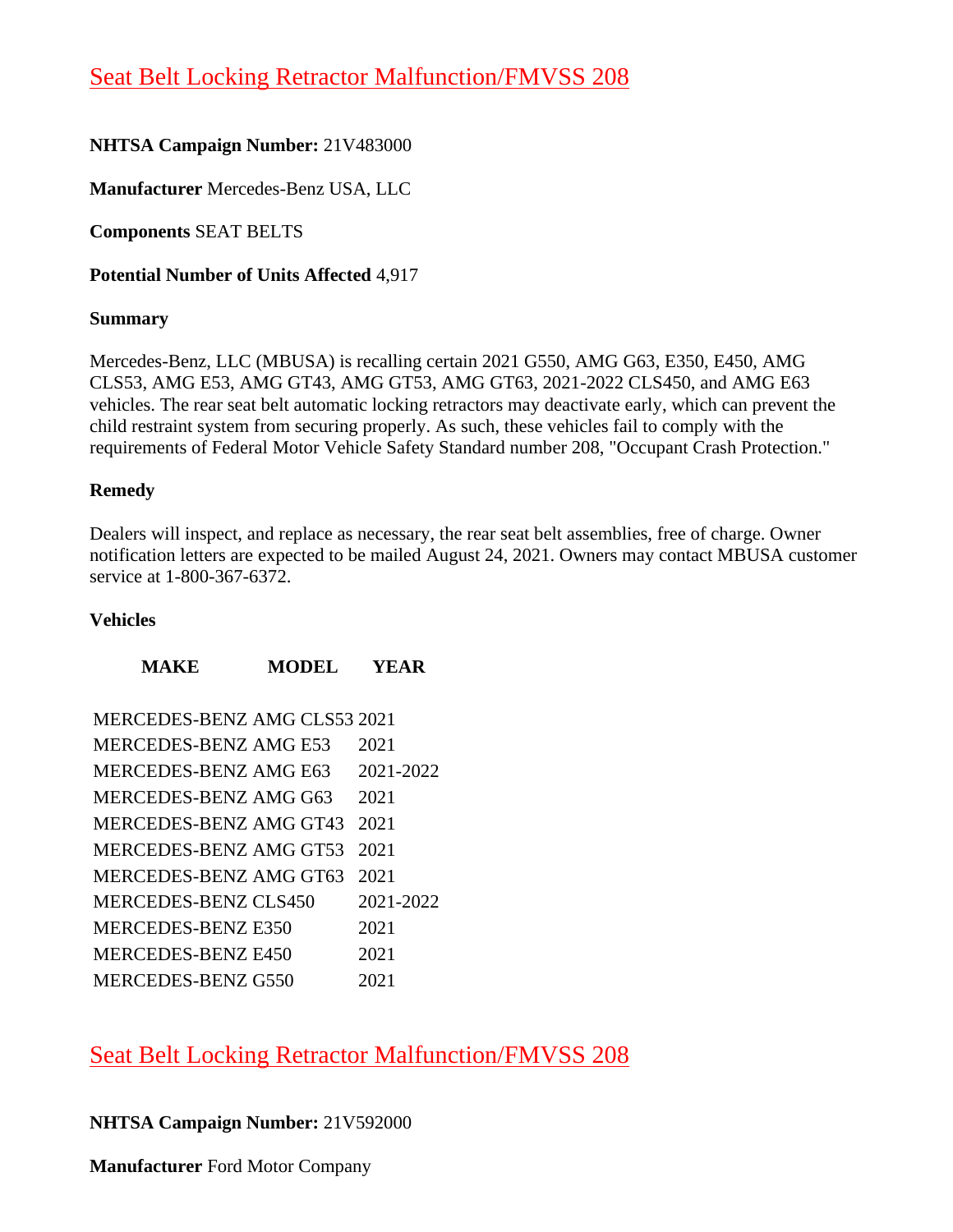### **Components** SEAT BELTS

### **Potential Number of Units Affected** 42,493

#### **Summary**

Ford Motor Company (Ford) is recalling certain 2021-2022 Transit and 2021 Transit Connect vehicles. The front passenger seat belt automatic locking retractor (ALR) may deactivate early, which can prevent the child restraint system from securing properly. As such, these vehicles fail to comply with the requirements of Federal Motor Vehicle Safety Standard number 208, "Occupant Crash Protection."

### **Remedy**

Dealers will inspect the front passenger seat belt assembly, and replace the assembly as necessary, free of charge. Owner notification letters are expected to be mailed September 13, 2021. Owners may contact Ford customer service at 1-866-436-7332. Ford's number for this recall is 21C18.

### **Vehicles**

**MAKE MODEL YEAR**

FORD TRANSIT 2021-2022 FORD TRANSIT CONNECT 2021

# [Seat Belt Locking Retractor Malfunction/FMVSS 208](https://www.nhtsa.gov/recalls?nhtsaId=21V596#recalls630)

### **NHTSA Campaign Number:** 21V596000

**Manufacturer** Mitsubishi Motors North America, Inc.

**Components** SEAT BELTS

### **Potential Number of Units Affected** 3,735

### **Summary**

Mitsubishi Motors North America, Inc. (MMNA) is recalling certain 2022 Outlander vehicles. The front and second-row passenger seat belt automatic locking retractors may deactivate early, which can prevent the child restraint system from securing properly. As such, these vehicles fail to comply with the requirements of Federal Motor Vehicle Safety Standard number 208, "Occupant Crash Protection."

### **Remedy**

Dealers will inspect, and replace as necessary, the right front seat belt assembly, and the right and left second-row seat belt assemblies, free of charge. The manufacturer has not yet provided a schedule for recall notification. Owners may contact MMNA customer service at 1-888-648-7820. MMNA's number for this recall is SR-21-007.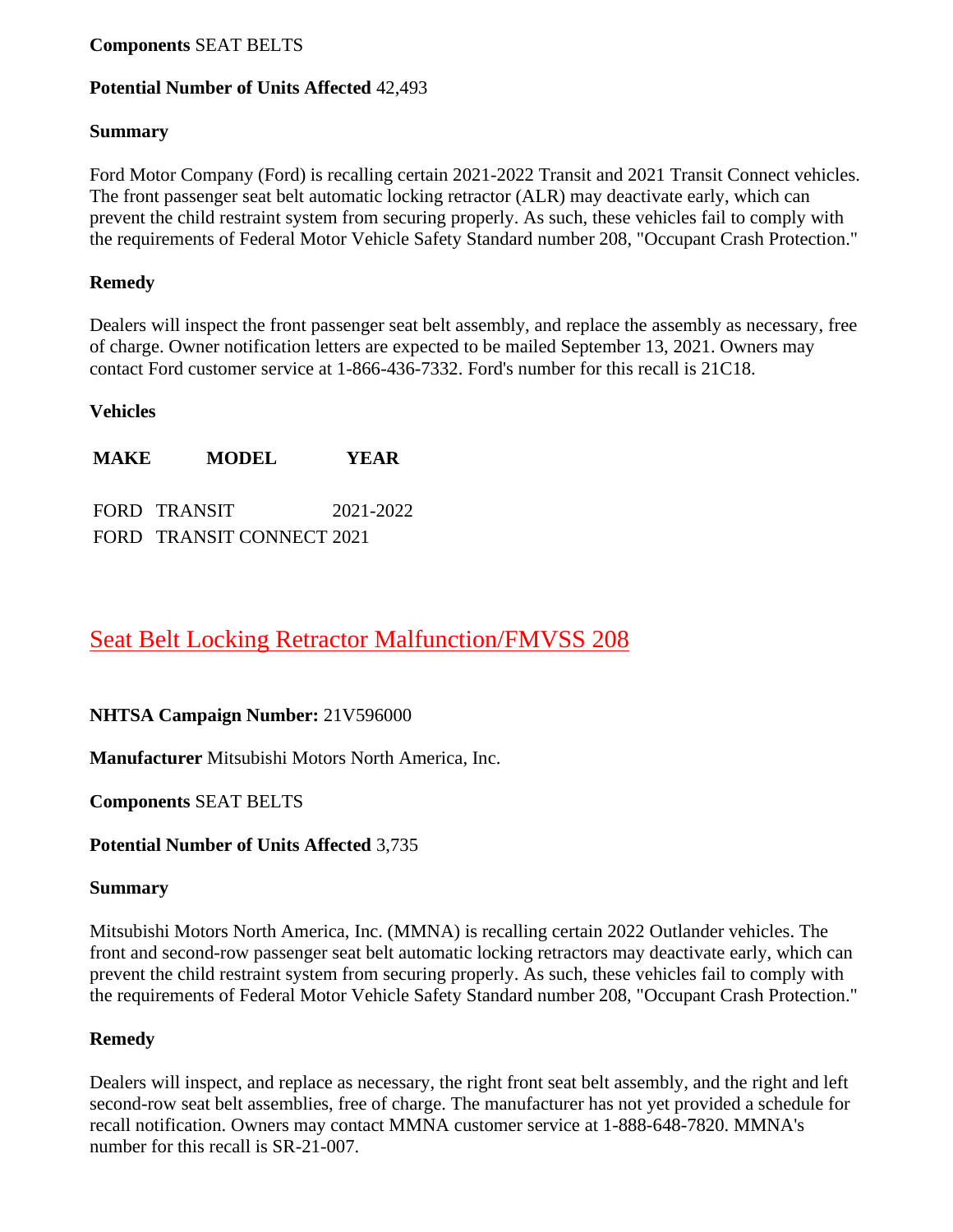### **Vehicle**

# **MAKE MODEL YEAR**

# MITSUBISHI OUTLANDER 2022

# [Seat Belt Locking Retractor Malfunction/FMVSS 208](https://www.nhtsa.gov/recalls?nhtsaId=21V603#recalls630)

# **NHTSA Campaign Number:** 21V603000

**Manufacturer** Lamborghini (Automobili Lamborghini)

**Components** SEAT BELTS

**Potential Number of Units Affected** 224

### **Summary**

Lamborghini (Automobili Lamborghini) is recalling certain 2021 Urus vehicles. The middle-rear passenger seat belt automatic locking retractors may deactivate early, which can prevent the child restraint system from securing properly. As such, these vehicles fail to comply with the requirements of Federal Motor Vehicle Safety Standard number 208, "Occupant Crash Protection."

### **Remedy**

Dealers will inspect, and replace as necessary, the affected seat belt assemblies, free of charge. Owner notification letters are expected to be mailed October 1, 2021. Owners may contact Lamborghini customer service at 1-866-681-6276. Lamborghini's number for this recall is L636-R.04.21.

# **Vehicle**

**MAKE MODEL YEAR**

LAMBORGHINI URUS 2021

# [Loss of Braking Assist](https://www.nhtsa.gov/recalls?nhtsaId=21V598#recalls630)

**NHTSA Campaign Number:** 21V598000

**Manufacturer** BMW of North America, LLC

**Components** ENGINE

# **Potential Number of Units Affected** 50,024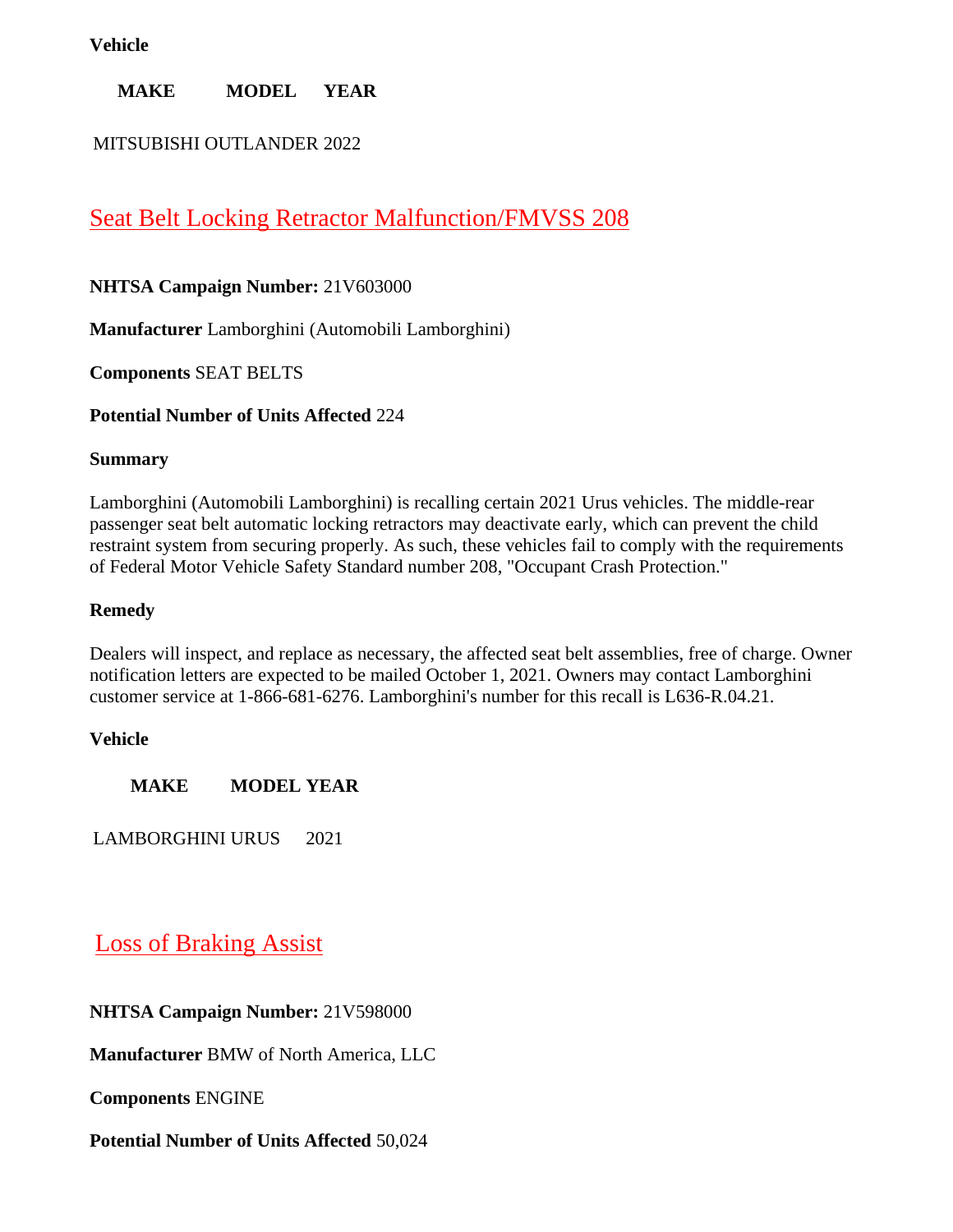### **Summary**

BMW of North America, LLC (BMW) is recalling certain 2020 M340i, M340i xDrive, 540i, 540i xDrive, X3 M40i, 2020-2021 X4 M40i, 745Le xDrive, 2019-2021 Z4 M40i, and 2020-2021 Toyota Supra vehicles. During engine start, the engine management software may cause loss of braking assist. Full mechanical braking (without assist) remains available.

# **Remedy**

Dealers will update the engine management software, free of charge. Owner notification letters are expected to be mailed October 1, 2021. Owners may contact BMW customer service at 1-800-525- 7417.

# **Vehicles**

| <b>BMW</b>          | 540I           | 2020      |
|---------------------|----------------|-----------|
| <b>BMW</b>          | 745LE          | 2020-2021 |
| <b>BMW</b>          | M340I          | 2020      |
| <b>BMW</b>          | X <sub>3</sub> | 2020      |
| <b>BMW</b>          | X4             | 2020-2021 |
| <b>BMW</b>          | 74             | 2019-2021 |
| <b>TOYOTA SUPRA</b> |                | 2020-2021 |

**MAKE MODEL YEAR**

# [Vehicle May Pull To One Side During Braking](https://www.nhtsa.gov/recalls?nhtsaId=21V561#recalls630)

# **NHTSA Campaign Number:** 21V561000

**Manufacturer** McLaren Automotive Incorporated

**Components** SERVICE BRAKES, HYDRAULIC

**Potential Number of Units Affected** 19

# **Summary**

McLaren Automotive Incorporated (McLaren) is recalling certain 2020 570S, GT, 2019 600LT, and 2019-2020 720S vehicles. The brake assembly banjo bolt may be missing the holes that supply brake fluid to the caliper, which would cause the brakes to fail on one corner of the vehicle.

# **Remedy**

Dealers will inspect and replace the banjo bolt, as necessary, free of charge. The manufacturer has not yet provided a schedule for recall notification. Owners may contact McLaren customer service at 1- 646-429-8916.